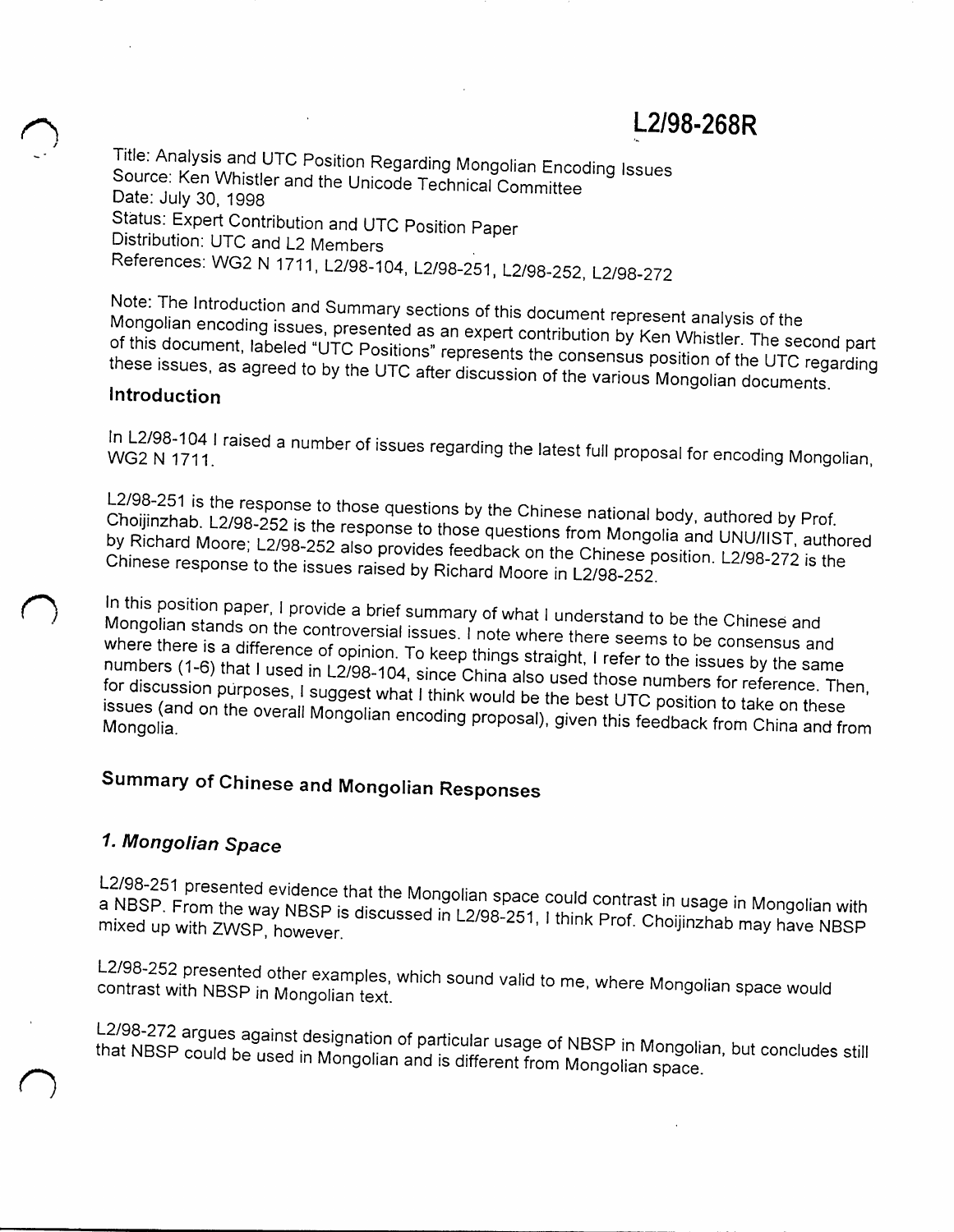Summary: Both China and Mongolia want to retain a distinct character for Mongolian space not unified with the NBSP.  $k$  ,  $k$  ,  $k$  ,  $k$  ,  $k$  ,  $k$  ,  $k$  ,  $k$  ,  $k$  ,  $k$  ,  $k$  ,  $k$  ,  $k$  ,  $k$  ,  $k$  ,  $k$  ,  $k$  ,  $k$  ,  $k$  ,  $k$  ,  $k$  ,  $k$  ,  $k$  ,  $k$  ,  $k$  ,  $k$  ,  $k$  ,  $k$  ,  $k$  ,  $k$  ,  $k$  ,  $k$  ,  $k$  ,

#### **2.** *?! Punctuation Character*

L2/98-251 concurs with L2/98-104, that this character can be encoded at, say U+2047 in the punctuation block, rather than as a specifically Mongolian punctuation mark.

L2/98-252 concurs with the Chinese position.

#### *3. Positional Format Controls*

L2/98-251 agrees that the analysis I presented in L2/98-104 is valid, and that the already encoded ZWJ and ZWNJ can be used instead of the 4 positional format controls suggested in WG2 N 1711. So China was agreeing that those 4 characters were not needed in the Mongolian proposal.

L2/98-252 agrees that the ZWJ and ZWNJ could be used instead, but does a reanalysis of the possible cases to show the number of characters required for each, and argues that the four positional variant controls of WG2 N 1711 would accomplish the task more "efficiently and elegantly . *^*

L2/98-272 presents statistical evidence from a large Mongolian corpus to show that the only two kinds of cases that have any significant occurrence in text (showing a single positional form in isolation, or showing syllabification of Mongolian words with spaces between forms) do not require any difference in total number of characters required, under either proposal. It further claims that all the other theoretically possible positional combinations, while of conceivable use, do not show up even once in the large (multi-million word) corpus. Thus it states, correctly, in my opinion, that nurnber of required characters for the joiner/non-joiner analysis versus the 4 positional format controls analysis is not criterial for practical use in real text. China restates its willingness to make use of the ZWJ and ZWNJ

**Summary: China concurs with the analysis of** L2/98-104 **and agrees to use** ZWJ **and** ZWNJ **instead ot** 4 **new Mongolian-specific positional format controls. Mongolia admits the** ZWJ **and** ZWNJ **analysis would work, but restates a preference for the positional format controls.**

#### *4. Free Variant Selectors*

L2/98-251 provides some justification and restates the need for 3 of these for Mongolian China expresses no preference for whether these are Mongolian-specific or are encoded outside of the Mongolian block for general usage.

/

L2/98-252 concurs with China and restates the need for 3 free variant selectors.

# **5.** *Mongolian Vowel Separator*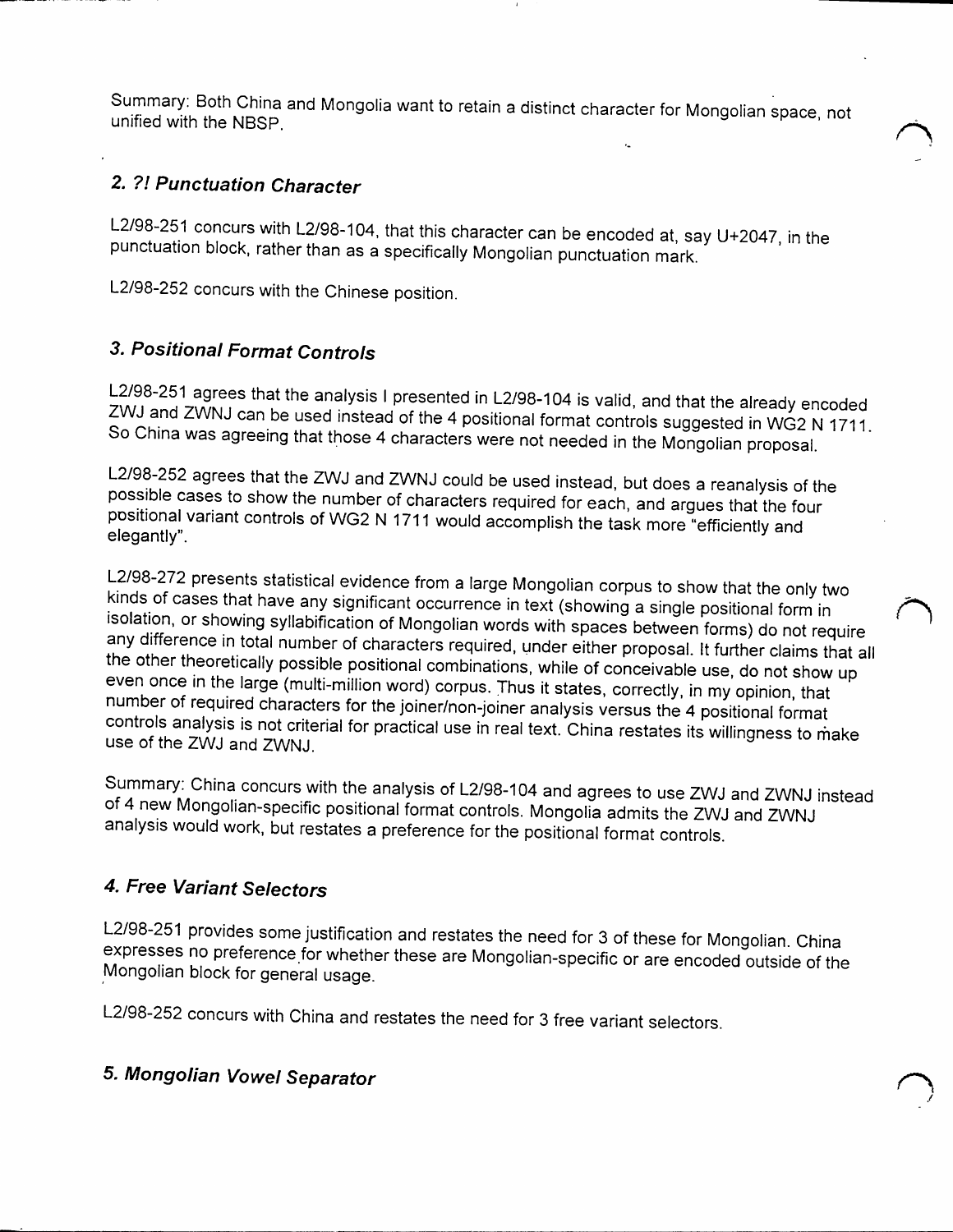L2/98-251 argues the case for retaining this character, stating that it represents a more parsimonious encoding of a rather commonly occurring situation in Mongolian text. It points out that the MVS also maps directly onto existing expectations about keyboard input practice, and that it directly reflects Latin transcriptional practice for Mongolian as well. China states that it doesn't care what the character is named, and agrees that MONGOLIAN ZERO WIDTH NON-JOINER would serve just as well.

L2/98-252 suggests that the MVS is redundant, and that its effects could be predicted by specialcasing the rules for positional variant formation by specifying the set of consonants after which the a/-e vowel takes the separated form (consonant before takes a final form, followed by a short gap and then the final form of the -a/-e).

L2/98-272 presents a fairly complex counterargument to the Mongolian position on this, pointing out that the default for a specified set of consonants in Mongolian does not apply to that same set of consonants in the other 4 languages written with the Mongolian script. Rather than make the special, gapped forms be the default rule-governed behavior and then have to override it in the other languages, L2/98-272 argues that the special behavior in Mongolian proper can best be handled by introducing the MVS, which additionally matches input and transliterational practice.

Summary: China argues to retain the MVS, while not caring about its name. Mongolia argues that it is redundant, and can be predicted by rule.

#### **6.** *Todo Soft Hyphen*

L2/98-251 presents a little more evidence of usage of this character, argues that it is still needed but agrees that it could be called TODO HYPHEN instead.

L2/98-252 abstains on this issue, for lack of expertise on Todo.

===============================

### **UTC Positions on Mongolian Encoding**

Except when otherwise noted, these positions are organized by the numbers used in document WG2 N 1734 (= L2/98-104), and are stated in terms of agreement or disagreement with the opinions expressed by the Chinese national body in documents L2/98-251 and L2/98-272 or by Mongolia and UNU/IIST expressed in document L2/98-252, authored by Richard Moore.

#### **7.** *Mongolian Space*

The UTC accepts the Chinese and Mongolian requirements for encoding a separate Mongolian space. There is a reasonable case for the common usage of a non-breaking space of Mongolianspecific layout width that can be used for Mongolian-specific (common) purposes and which could meaningfully contrast with a regular NBSP used in the same text.

The UTC suggests that this character be named NARROW NO BREAK SPACE and that it be encoded in the General Punctuation block at U+202F. The concept of the Mongolian space (a nonbreaking space, narrower than <sup>a</sup> normal non-breaking space, and contrasting with it in usage) ^ \*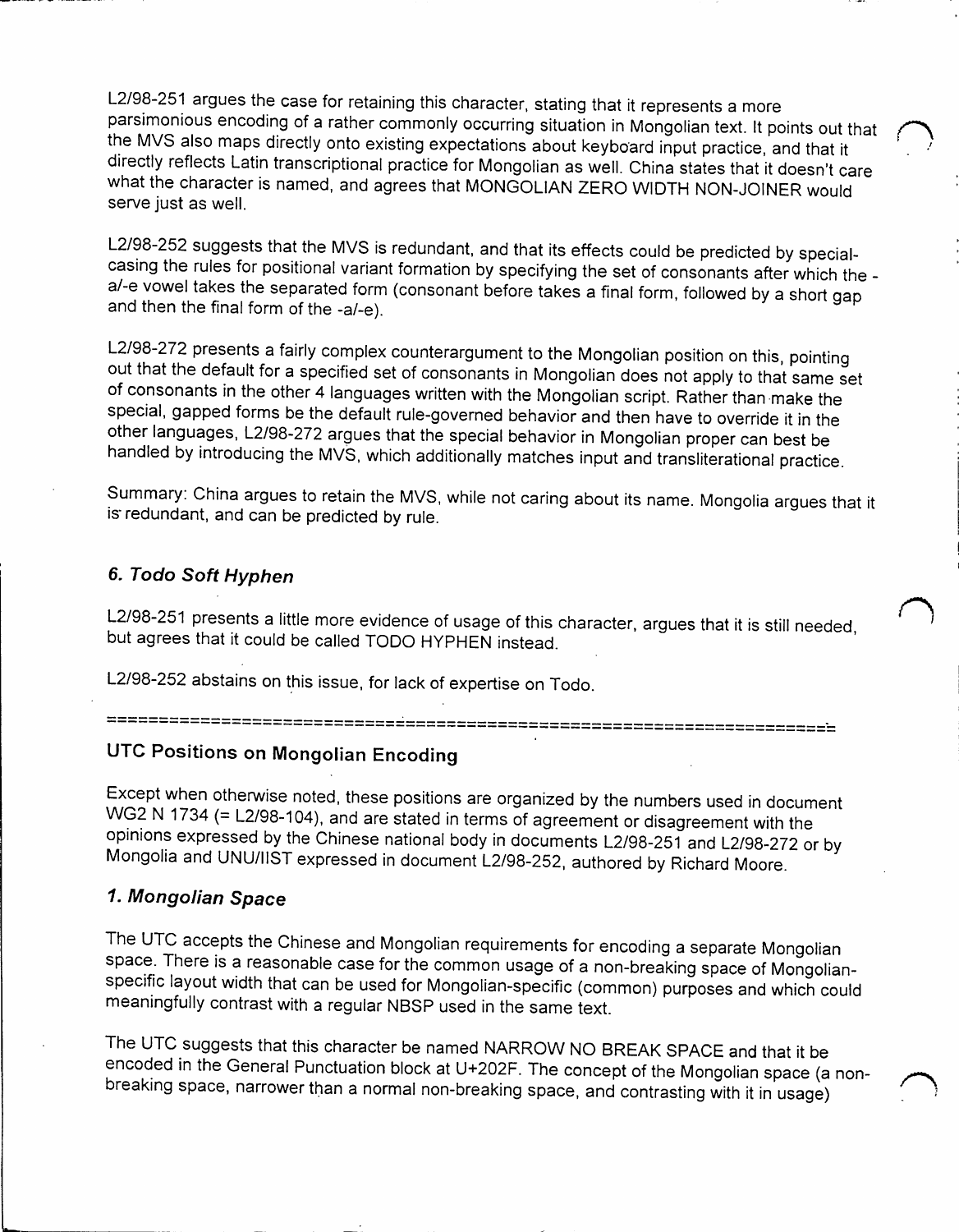could be of use in other scripts as well; therefore it is better to make this a general use punctuation character, rather than limiting it to the Mongolian script.

### 2. ?! Punctuation Character

The UTC agrees with the Chinese and Mongolian positions. The xx07 MONGOLIAN COMBINATION SYMBOL ("?!") should be encoded in the General Punctuation block, perhaps at U+2047 or U+2048. The preferred name for this symbol would be QUESTION EXCLAMATION MARK, since it is of general applicability and would not be limited to Mongolian usage only.

# 3. Positional Format Controls

The UTC agrees strongly with the Chinese position regarding positional format controls. China has concurred with the analysis that use of the already encoded ZWJ and ZWNJ, in the same way they are used for positional format control in the Arabic and Syriac scripts, would meet the requirements for encoding such behavior in the Mongolian script. The Chinese argument regarding the lack of a need for the alternative proposal involving 4 new positional format controls is cogent.

Accordingly, the UTC urges that the 4 Mongolian-specific positional format controls shown at xx1C..xx1F in document WG2 N 1711 be removed from the proposal before the preparation of a PDAM for ballotting on the Mongolian encoding.

### 4. Free Variant Selectors

Both China and Mongolia have reiterated the need for 3 free variant selector characters. The UTC notes this consensus requirement, agrees with the Chinese and Mongolian positions, and has no objection to the retention of these 3 free variant selector characters in the proposed Mongolian encoding, as shown in document WG2 N 1711.

The documentation for these characters should clearly state that the free variant selector characters should follow the basic letter they show variation for. This is to ensure compatibility with other types of variant marks which may be encoded for other scripts in the future.

# 5. Mongolian Vowel Separator

The UTC agrees with the Chinese position regarding the Mongolian vowel separator. The case is convincing that the MVS would simplify mapping of existing input practice to the encoding and also accords with transcriptional practice for Mongolian. UTC supports the encoding of the MVS. Contra the suggestion in L2/98-104, the UTC sees no particular advantage in changing the name from MONGOLIAN VOWEL SEPARATOR to MONGOLIAN ZERO WIDTH NON-JOINER. The name MONGOLIAN VOWEL SEPARATOR, as shown in document WG2 N 1711 should be retained.

The documentation of this character should clearly detail the effect it has on the positional form selection of the consonant it follows and the vowel it precedes in Mongolian proper. Also,